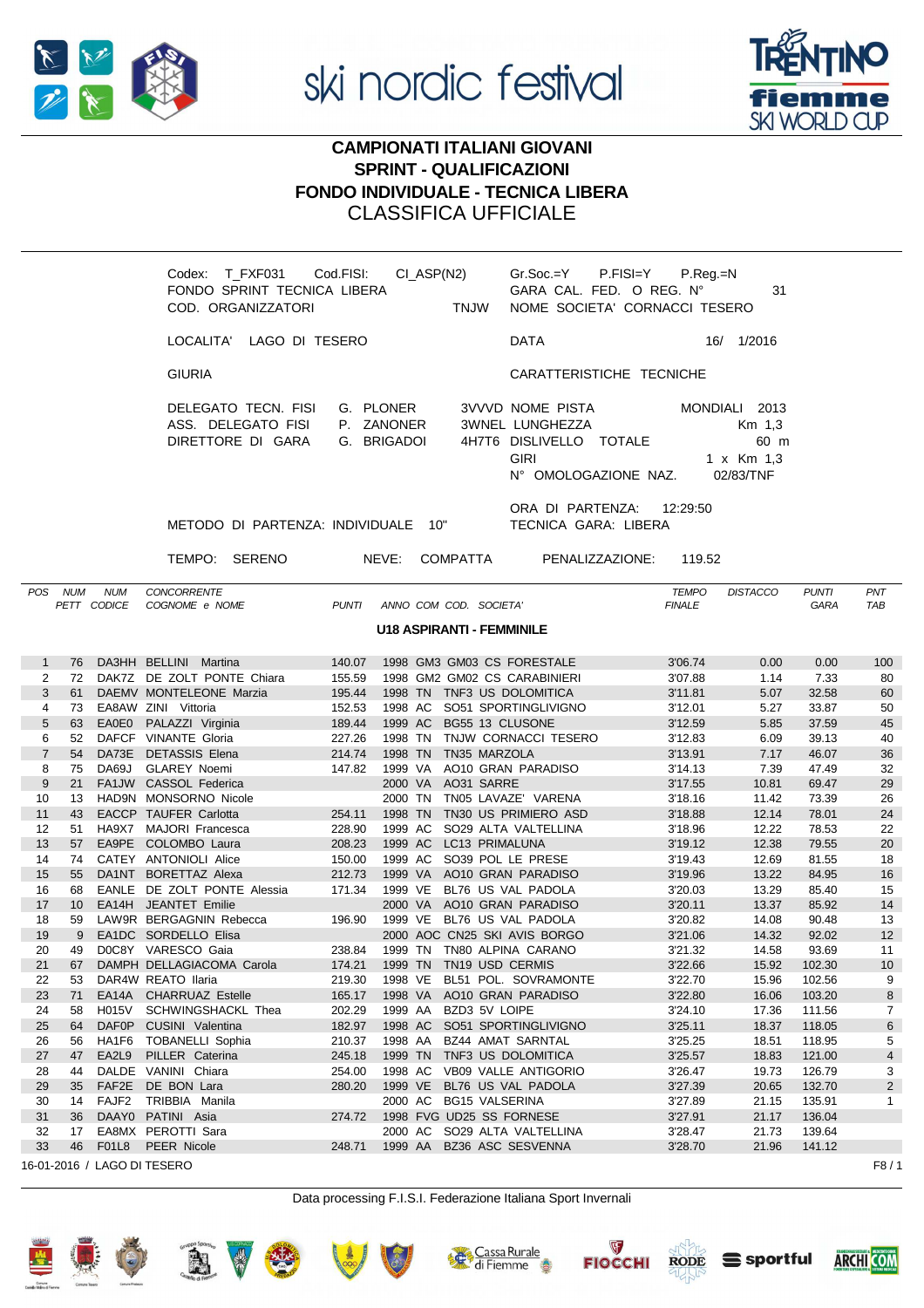| POS | <b>NUM</b>     | <b>NUM</b>        | <b>CONCORRENTE</b>           |              |         |  |                              | <b>TEMPO</b>  | <b>DISTACCO</b> | <b>PUNTI</b> | PNT        |
|-----|----------------|-------------------|------------------------------|--------------|---------|--|------------------------------|---------------|-----------------|--------------|------------|
|     |                | PETT CODICE       | COGNOME e NOME               | <b>PUNTI</b> |         |  | ANNO COM COD. SOCIETA'       | <b>FINALE</b> |                 | <b>GARA</b>  | <b>TAB</b> |
|     |                |                   |                              |              |         |  |                              |               |                 |              |            |
| 33  | 66             |                   | HAHAH BUZZO CONTIN Anna      | 177.65       | 1999 VE |  | BL76 US VAL PADOLA           | 3'28.70       | 21.96           | 141.12       |            |
| 35  | 3              | D01L3             | MAJ Valentina                |              | 2000 AC |  | <b>BG57 SCHILPARIO</b>       | 3'28.71       | 21.97           | 141.18       |            |
| 36  | 25             |                   | LA1CY FACHIN Federica        | 407.24       | 1998 AA |  | BZ36 ASC SESVENNA            | 3'28.77       | 22.03           | 141.57       |            |
| 37  | 22             |                   | EAK6R OBALLA Serena          |              |         |  | 2000 FVG UD35 GS EDELWEISS   | 3'29.14       | 22.40           | 143.94       |            |
| 38  | $\overline{7}$ |                   | M078X KUEN Julia             |              | 2000 AA |  | <b>BZA7 ALV KRONSPUR</b>     | 3'29.64       | 22.90           | 147.16       |            |
| 39  | 50             |                   | DAWFE TELSER Verena          | 232.57       | 1998 AA |  | BZ17 ASV PRAD RAIFFE         | 3'29.90       | 23.16           | 148.83       |            |
| 40  | 23             |                   | EA3NR DI CENTA Martina       |              |         |  | 2000 FVG UD58 US ALDO MORO   | 3'30.27       | 23.53           | 151.20       |            |
| 41  | 70             | <b>DA440</b>      | GABRIELLI Michela            | 167.11       |         |  | 1998 TN TN13 FONDO VAL SOLE  | 3'30.55       | 23.81           | 153.00       |            |
| 42  | 69             | D0E96             | PLOSCH Tamara                | 171.20       |         |  | 1999 FVG UD27 2002 TARVISIO  | 3'30.70       | 23.96           | 153.97       |            |
| 43  | 60             |                   | CACW6 PICCOLI Martina        | 196.08       | 1998 VE |  | VR57 BOSCO                   | 3'30.75       | 24.01           | 154.29       |            |
| 44  | 37             |                   | FAEFL GIRARDI Giulia         | 270.00       | 1999 AA |  | BZ36 ASC SESVENNA            | 3'31.22       | 24.48           | 157.31       |            |
| 45  | 6              |                   | M08EC SILVESTRI Elisa        |              | 2000 AC |  | SO51 SPORTINGLIVIGNO         | 3'33.11       | 26.37           | 169.45       |            |
| 46  | 65             |                   | EA8DZ PATSCHEIDER Michaela   | 177.95       | 1999 AA |  | BZ36 ASC SESVENNA            | 3'33.53       | 26.79           | 172.15       |            |
| 47  | 12             |                   | EA09W DE GRANDI Verena       |              | 2000 VE |  | BL99 NORD MARMOLADA          | 3'33.57       | 26.83           | 172.41       |            |
| 48  | 48             |                   | EAN6Y PELLEGRINO Carole      | 241.40       | 1998 AA |  | BZ36 ASC SESVENNA            | 3'33.88       | 27.14           | 174.40       |            |
| 49  | 15             |                   | EAAAA BELLINA Valentina      |              |         |  | 2000 FVG UD20 TIMAU CLEULIS  | 3'34.18       | 27.44           | 176.33       |            |
| 50  | 40             | E07T2             | GIACOMETTI Sofia             | 261.89       |         |  | 1999 TN TN37 LEDRENSE ASD    | 3'34.71       | 27.97           | 179.74       |            |
| 51  | 38             | <b>HA367</b>      | PETROGALLI Maria Paola       | 262.93       | 1999 AC |  | BG55 13 CLUSONE              | 3'35.04       | 28.30           | 181.86       |            |
| 52  | 19             |                   | M0C20 BOCCARDI Maria Eugenia |              | 2000 TN |  | TN94 ALTIPIANI SKI T         | 3'35.20       | 28.46           | 182.89       |            |
| 53  | 62             | DAK7J             | <b>BECCHIS Chiara</b>        | 193.69       |         |  | 1999 AOC CN25 SKI AVIS BORGO | 3'35.74       | 29.00           | 186.36       |            |
| 54  | 39             |                   | LAPZX BOMPARD Chiara         | 262.85       |         |  | 1999 AOC TOEE APD NORDOVEST  | 3'36.43       | 29.69           | 190.79       |            |
| 55  | 42             | D0783             | FIORI Viviana                | 260.00       |         |  | 1998 CAE MO10 PIANDELAGOTTI  | 3'37.18       | 30.44           | 195.61       |            |
| 56  | 5              | E04VM             | FIORI Irene                  |              |         |  | 2000 CAE MO10 PIANDELAGOTTI  | 3'38.18       | 31.44           | 202.03       |            |
| 57  | 18             | HA7L2             | VITALINI Desire              |              |         |  | 2000 AC SO29 ALTA VALTELLINA | 3'38.76       | 32.02           | 205.76       |            |
| 58  | 34             |                   | FAJ7E LONGHINI Anna          | 293.46       |         |  | 1998 VE VI22 US ASIAGO SCI   | 3'38.84       | 32.10           | 206.28       |            |
| 59  | 33             |                   | CA7W9 D'INCA' Chiara         | 306.87       |         |  | 1999 FVG UD27 2002 TARVISIO  | 3'39.39       | 32.65           | 209.81       |            |
| 60  | 45             |                   | DAW9K CONA Camilla           | 250.48       |         |  | 1999 VE VR57 BOSCO           | 3'40.33       | 33.59           | 215.85       |            |
| 61  | 30             |                   | FAAZ7 SEGALLA Chiara         | 328.04       | 1998 TN |  | TN35 MARZOLA                 | 3'42.88       | 36.14           | 232.24       |            |
| 62  | 41             |                   | N01MA MORODER Judith         | 261.14       | 1999 AA |  | BZF9 GARDENA RAIFF.          | 3'44.15       | 37.41           | 240.40       |            |
| 63  | $\overline{1}$ |                   | FAM53 RIGONI Giorgia         |              |         |  | 2000 VE VI12 VAL MAGNABOSCHI | 3'44.22       | 37.48           | 240.85       |            |
| 64  | 27             |                   | CAD5K IOZZELLI Martina       | 374.61       |         |  | 1998 CAE MO49 S.ANNAPELAGO   | 3'45.00       | 38.26           | 245.86       |            |
| 65  | $\overline{4}$ |                   | FAH5A MILESI Claudia         |              | 2000 AC |  | <b>BG34 RONCOBELLO</b>       | 3'47.43       | 40.69           | 261.48       |            |
| 66  | 11             | LA3PJ             | MASSELLA Lara                |              | 2000 VE |  | VR57 BOSCO                   | 3'47.79       | 41.05           | 263.79       |            |
| 67  | 31             | FAH <sub>27</sub> | PODETTI Elisabetta           | 326.60       | 1999 AA |  | BZ36 ASC SESVENNA            | 3'48.34       | 41.60           | 267.32       |            |
| 68  | 29             | P00ZM             | VANZO Marta                  | 337.15       | 1998 TN |  | TN05 LAVAZE' VARENA          | 3'49.85       | 43.11           | 277.03       |            |
| 69  | 32             | LAFV9             | DE LORENZO Silvia            | 326.55       | 1998 VE |  | BL76 US VAL PADOLA           | 3'53.78       | 47.04           | 302.28       |            |
| 70  | 20             |                   | FA8ZM MARCHI Amelia          |              | 2000 TN |  | TN35 MARZOLA                 | 3'57.76       | 51.02           | 327.86       |            |
| 71  | 28             |                   | DOCNR FARINA Francesca       | 341.37       | 1998 TN |  | TNF7 FIAVE' ASD              | 3'58.56       | 51.82           | 333.00       |            |
| 72  | 24             | FA53E             | FARINA Anna                  |              | 2000 TN |  | TNF7 FIAVE' ASD              | 4'02.53       | 55.79           | 358.51       |            |
| 73  | 2              | FAAZ6             | SEGALLA Federica             |              | 2000 TN |  | TN35 MARZOLA                 | 4'05.53       | 58.79           | 377.79       |            |
| 74  | 26             |                   | R0FH2 GENTILE Marta          | 383.26       | 1999 VE |  | BL29 SKI COLLEGE VENETO      | 4'23.55       | 1'16.81         | 493.58       |            |
| 75  | 16             |                   | T03RW MASCHERPA Noemi        |              | 1998 TN |  | TN35 MARZOLA                 | 4'43.86       |                 |              |            |
|     |                |                   |                              |              |         |  |                              |               | 1'37.12         | 624.10       |            |
| 76  | 320            |                   | DAACV PEDRETTI Silvia        | 452.30       | 1998 AC |  | <b>BS91 CAI BRESCIA</b>      | 4'47.36       | 1'40.62         | 646.59       |            |

ISCRITTI ...... 76

NON PARTITI ... 0

NON ARRIVATI .. 0

SQUALIFICATI .. 0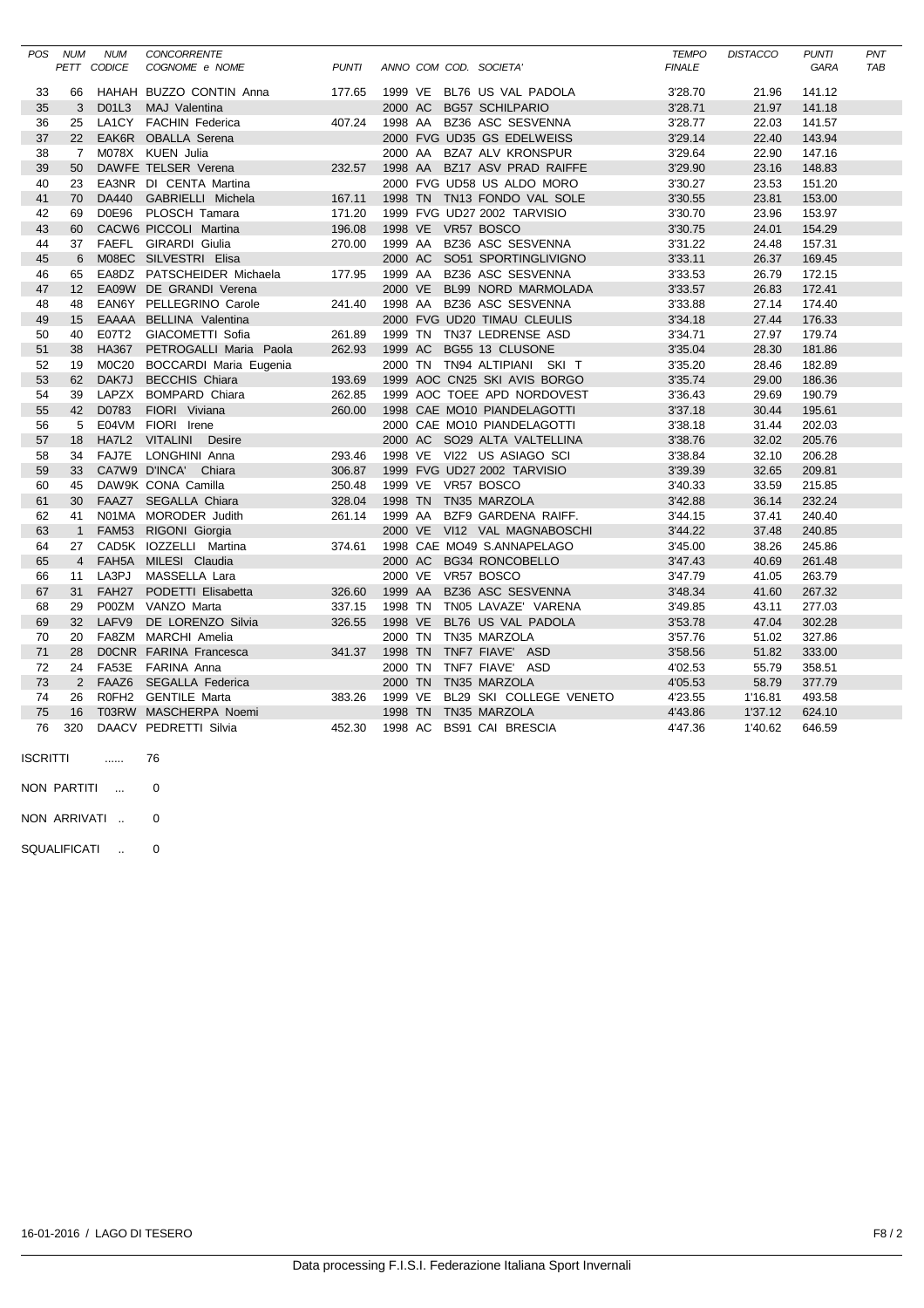



# **CAMPIONATI ITALIANI GIOVANI SPRINT - QUALIFICAZIONI FONDO INDIVIDUALE - TECNICA LIBERA** CLASSIFICA UFFICIALE

|     |                                                   | CI_ASP(N2)<br>Codex: T_MXF031 Cod.FISI:<br>FONDO SPRINT TECNICA LIBERA<br>COD. ORGANIZZATORI<br><b>TNJW</b> | P.Reg.=N<br>Gr.Soc.=Y P.FISI=Y<br>GARA CAL. FED. O REG. N°<br>31<br>NOME SOCIETA' CORNACCI TESERO                                                                          |                                                  |
|-----|---------------------------------------------------|-------------------------------------------------------------------------------------------------------------|----------------------------------------------------------------------------------------------------------------------------------------------------------------------------|--------------------------------------------------|
|     |                                                   | LOCALITA' LAGO DI TESERO                                                                                    | 16/ 1/2016<br><b>DATA</b>                                                                                                                                                  |                                                  |
|     |                                                   | <b>GIURIA</b>                                                                                               | CARATTERISTICHE TECNICHE                                                                                                                                                   |                                                  |
|     |                                                   | DELEGATO TECN. FISI<br>G. PLONER<br>ASS. DELEGATO FISI<br>P. ZANONER<br>DIRETTORE DI GARA<br>G. BRIGADOI    | <b>3VVVD NOME PISTA</b><br>MONDIALI 2013<br>3WNEL LUNGHEZZA<br>Km 1,3<br>4H7T6 DISLIVELLO TOTALE<br>60 m<br><b>GIRI</b><br>1 x Km 1,3<br>N° OMOLOGAZIONE NAZ.<br>02/83/TNF |                                                  |
|     |                                                   | METODO DI PARTENZA: INDIVIDUALE 10"                                                                         | ORA DI PARTENZA:<br>12:49:00<br>TECNICA GARA: LIBERA                                                                                                                       |                                                  |
|     |                                                   | NEVE:<br><b>COMPATTA</b><br>TEMPO:<br>SERENO                                                                | PENALIZZAZIONE:<br>93.93                                                                                                                                                   |                                                  |
| POS | <b>NUM</b><br><b>NUM</b><br><b>CODICE</b><br>PETT | <b>CONCORRENTE</b><br>ANNO COM COD. SOCIETA'<br>COGNOME e NOME<br><b>PUNTI</b>                              | <b>DISTACCO</b><br><b>TEMPO</b><br><b>FINALE</b>                                                                                                                           | PNT<br><b>PUNTI</b><br><b>TAB</b><br><b>GARA</b> |
|     |                                                   | $1140. A$ CDID ANTI MACOULLE                                                                                |                                                                                                                                                                            |                                                  |

### **U18 ASPIRANTI - MASCHILE**

|                | 213 |       | DAMPN DELLAGIACOMA Stefano  | 122.41 | 1999 TN | TN19 USD CERMIS                   | 2'37.37 | 0.00  | 0.00   | 100            |
|----------------|-----|-------|-----------------------------|--------|---------|-----------------------------------|---------|-------|--------|----------------|
| $\overline{2}$ | 125 |       | LA6FK BERNARDI Riccardo     |        | 2000 TN | TNF3 US DOLOMITICA                | 2'38.31 | 0.94  | 7.17   | 80             |
| 3              | 211 |       | DAXRR PECCOZ Michele        | 125.78 |         | 1998 VA AO50 GRESSONEY MONTE ROSA | 2'39.28 | 1.91  | 14.56  | 60             |
| 4              | 210 |       | DOCF9 MOCELLINI Simone      | 127.99 |         | 1998 TN TN30 US PRIMIERO ASD      | 2'39.96 | 2.59  | 19.75  | 50             |
| 5              | 317 |       | DA1CA FAUNER Daniele        | 104.05 |         | 1999 FVG UD03 ASD CAMOSCI         | 2'42.16 | 4.79  | 36.53  | 45             |
| 6              | 123 |       | EA2TK PUNTEL Samuele        |        |         | 2000 FVG UD03 ASD CAMOSCI         | 2'42.87 | 5.50  | 41.94  | 40             |
| 7              | 191 |       | DOC8W MOSER Cristian        | 190.48 |         | 1998 TN TN80 ALPINA CARANO        | 2'43.19 | 5.82  | 44.38  | 36             |
| 8              | 106 |       | EAERJ GRAZ Davide           |        |         | 2000 FVG UD03 ASD CAMOSCI         | 2'43.34 | 5.97  | 45.52  | 32             |
| 9              | 122 |       | FAAEM COMPAGNONI Luca       |        |         | 2000 AC SO29 ALTA VALTELLINA      | 2'43.36 | 5.99  | 45.68  | 29             |
| 10             | 212 |       | CA7NR COMENSOLI Davide      | 123.71 | 1999 AC | SO39 POL LE PRESE                 | 2'43.84 | 6.47  | 49.34  | 26             |
| 11             | 188 |       | E07TV CAOLA Giovanni        | 192.55 |         | 1998 TN TN84 US CARISOLO          | 2'43.96 | 6.59  | 50.25  | 24             |
| 12             | 207 |       | EAEM7 BARBACETTO Giona      | 147.65 |         | 1999 GM2 GM02 CS CARABINIERI      | 2'43.99 | 6.62  | 50.48  | 22             |
| 13             | 195 |       | A0VCF FERIGO Cristian       | 181.43 |         | 1998 FVG UD20 TIMAU CLEULIS       | 2'44.46 | 7.09  | 54.06  | 20             |
| 14             | 214 | D015C | <b>BUTTIRONI Angelo</b>     | 120.42 |         | 1999 AC BG56 UBI BANCA GOGGI      | 2'44.57 | 7.20  | 54.90  | 18             |
| 15             | 198 | D0157 | <b>BONZI Patrick</b>        | 174.00 | 1998 AC | <b>BG56 UBI BANCA GOGGI</b>       | 2'44.82 | 7.45  | 56.81  | 16             |
| 16             | 196 |       | DAAXZ SOSIO Pietro          | 179.22 |         | 1999 AC SO39 POL LE PRESE         | 2'45.09 | 7.72  | 58.87  | 15             |
| 17             | 216 |       | DOEHL DEL FABBRO Luca       | 71.45  |         | 1999 GM2 GM02 CS CARABINIERI      | 2'46.62 | 9.25  | 70.53  | 14             |
| 18             | 200 |       | D04VC PIASCO Alberto        | 170.25 |         | 1998 AOC CN09 VALLE STURA         | 2'46.65 | 9.28  | 70.76  | 13             |
| 19             | 127 |       | FAMYY TICCO' Giovanni       |        |         | 2000 TN TND8 MONTI PALLIDI        | 2'47.00 | 9.63  | 73.43  | 12             |
| 20             | 204 |       | DAC72 CORADAZZI Martin      | 153.24 |         | 1998 GM2 GM02 CS CARABINIERI      | 2'47.20 | 9.83  | 74.96  | 11             |
| 21             | 202 |       | EAM6J FACCHINI Davide       | 164.48 |         | 1999 TN TNF3 US DOLOMITICA        | 2'47.28 | 9.91  | 75.57  | 10             |
| 22             | 135 |       | EAM6H MARIANI Ivan          |        | 2000 TN | TNF3 US DOLOMITICA                | 2'47.46 | 10.09 | 76.94  | 9              |
| 23             | 169 |       | FA2TY SCANZI Federico       | 231.65 | 1998 AC | BG58 GROMO AD                     | 2'48.01 | 10.64 | 81.13  | 8              |
| 24             | 206 |       | DAH42 CHANOINE Jacques Lino | 148.75 |         | 1999 VA AO24 VALDIGNE MONT BLANC  | 2'48.79 | 11.42 | 87.08  | $\overline{7}$ |
| 25             | 215 |       | DAH43 CHANOINE Didier Dario | 110.13 |         | 1999 VA AO24 VALDIGNE MONT BLANC  | 2'48.80 | 11.43 | 87.16  | 6              |
| 26             | 201 |       | DACWC ROSSI Luca            | 165.50 |         | 1999 FVG UD6F BACHMANN ASD        | 2'48.90 | 11.53 | 87.92  | 5              |
| 27             | 124 |       | EA69D CORADAZZI Thomas      |        |         | 2000 FVG UD25 SS FORNESE          | 2'49.09 | 11.72 | 89.37  | 4              |
| 28             | 182 | DA24Z | <b>GIAVEDON Marco</b>       | 209.94 |         | 1999 FVG PN03 PANORAMA            | 2'49.33 | 11.96 | 91.20  | 3              |
| 29             | 183 |       | CAVYL PLATI Matteo          | 208.68 | 1998 AC | LC4C AG. VALSASSINA               | 2'49.36 | 11.99 | 91.43  | $\overline{2}$ |
| 30             | 193 |       | F01RC BURGER Patrick        | 186.20 | 1999 AA | BZD3 5V LOIPE                     | 2'49.42 | 12.05 | 91.89  | $\mathbf{1}$   |
| 31             | 189 |       | N07CE STAFFLER Daniel       | 192.49 | 1998 AA | BZ44 AMAT SARNTAL                 | 2'50.19 | 12.82 | 97.76  |                |
| 32             | 203 |       | DAA5X MILESI Lorenzo        | 162.07 | 1999 AC | BG34 RONCOBELLO                   | 2'50.21 | 12.84 | 97.91  |                |
| 33             | 208 |       | M01MR MAGLI Pietro          | 144.74 |         | 1999 AC BG55 13 CLUSONE           | 2'50.74 | 13.37 | 101.95 |                |
|                |     |       | 16-01-2016 / LAGO DI TESERO |        |         |                                   |         |       |        | F8/1           |

Data processing F.I.S.I. Federazione Italiana Sport Invernali

















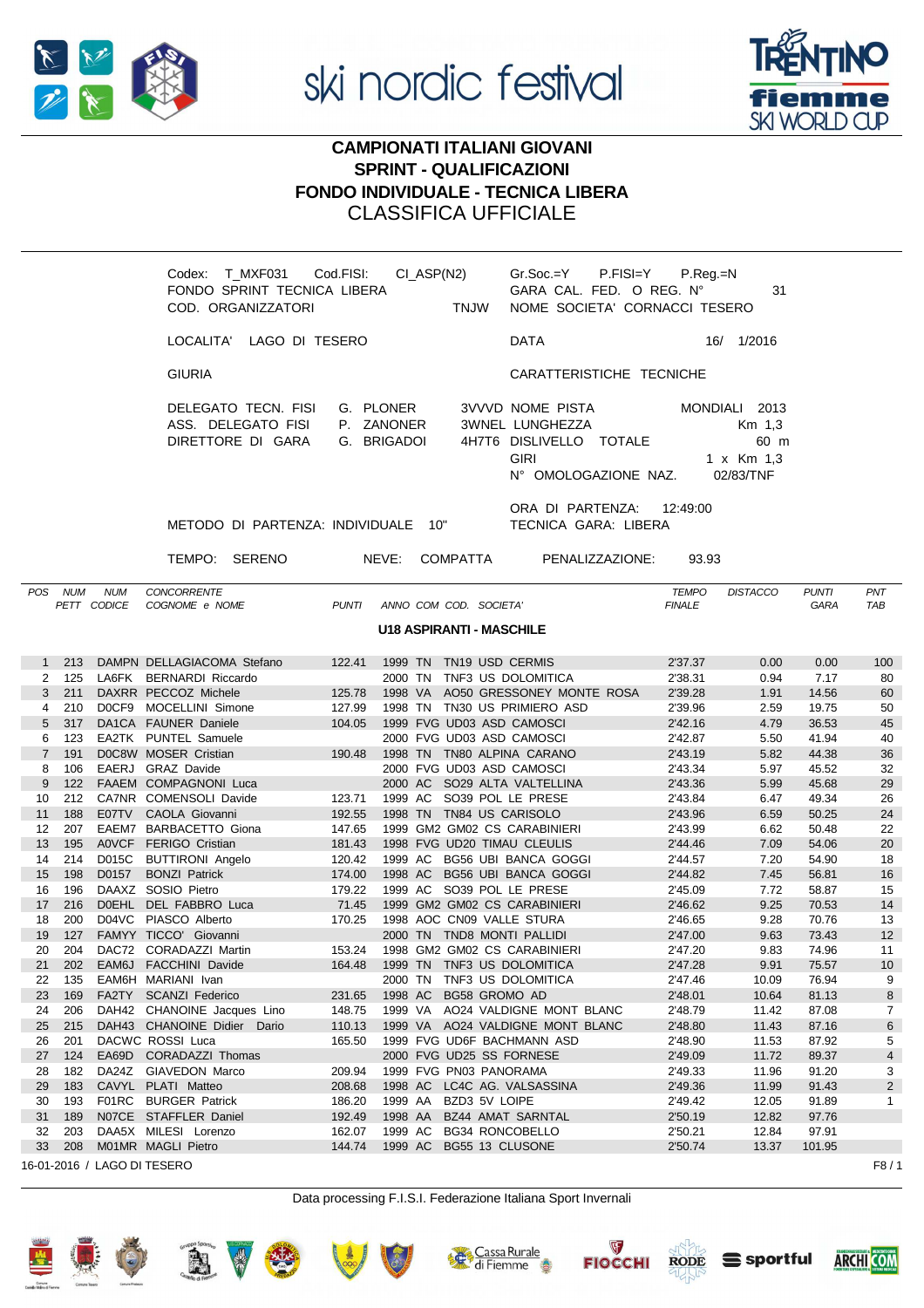|            | POS NUM    | <b>NUM</b>                  | <b>CONCORRENTE</b>                                 |                  |                    |  |                                                            | <b>TEMPO</b>       | <b>DISTACCO</b> | <b>PUNTI</b>     | PNT  |
|------------|------------|-----------------------------|----------------------------------------------------|------------------|--------------------|--|------------------------------------------------------------|--------------------|-----------------|------------------|------|
|            |            | PETT CODICE                 | COGNOME e NOME                                     | <b>PUNTI</b>     |                    |  | ANNO COM COD. SOCIETA'                                     | <b>FINALE</b>      |                 | GARA             | TAB  |
| 34         | 121        |                             | EA1J4 CANCLINI Dante                               |                  |                    |  | 2000 AC SO29 ALTA VALTELLINA                               | 2'50.77            | 13.40           | 102.18           |      |
| 35         | 209        |                             | EAENK ALESSIO Andrea                               | 136.59           |                    |  | 1999 FVG UD6F BACHMANN ASD                                 | 2'50.83            | 13.46           | 102.64           |      |
| 36         | 118        |                             | EAM8A LESO Matteo                                  |                  |                    |  | 2000 TN TNF3 US DOLOMITICA                                 | 2'50.84            | 13.47           | 102.71           |      |
| 37         | 186        |                             | DA1NR GRAPPEIN Daniel                              | 202.04           | 1999 VA            |  | AO10 GRAN PARADISO                                         | 2'51.11            | 13.74           | 104.77           |      |
| 38         | 160        |                             | FA2T8 PANIZZA Giovanni                             | 254.01           |                    |  | 1999 TN TN13 FONDO VAL SOLE                                | 2'51.30            | 13.93           | 106.22           |      |
| 39         | 180        |                             | EA14C VASSONEY Fausto                              | 212.04           |                    |  | 1999 VA AO10 GRAN PARADISO                                 | 2'51.49            | 14.12           | 107.67           |      |
| 40         | 128        |                             | HA5DK MANZONI Francesco                            |                  |                    |  | 2000 AC SO29 ALTA VALTELLINA                               | 2'51.57            | 14.20           | 108.28           |      |
|            | 192        | EA04L                       | <b>VALERIO Michele</b>                             | 188.46           | 1999 TN            |  | TN84 US CARISOLO                                           | 2'51.57            | 14.20           | 108.28           |      |
| 42         | 134        |                             | M041V OTTAVIANI Keven                              |                  | 2000 VE            |  | BL71 CORTINA                                               | 2'52.26            | 14.89           | 113.54           |      |
| 43         | 173        |                             | FA2HC KOEHL Gabriel                                | 224.94           | 1999 AA            |  | <b>BZ35 DEUTSCHNOFEN</b><br>BL29 SKI COLLEGE VENETO        | 2'52.65            | 15.28           | 116.52           |      |
| 44<br>45   | 185<br>177 |                             | DAA2V DE BIASI Leonardo<br>EAH6N GRAIFENBERG Mauro | 202.62<br>218.77 | 1999 VE<br>1999 TN |  | TN81 RABBI                                                 | 2'52.89<br>2'53.08 | 15.52<br>15.71  | 118.35<br>119.79 |      |
| 46         | 190        | EA022                       | LONGO Alessandro                                   | 191.78           | 1999 VA            |  | AO05 DRINK                                                 | 2'53.23            | 15.86           | 120.94           |      |
| 47         | 165        |                             | DAWN2 MATLI Michele                                | 244.75           | 1998 AC            |  | VB09 VALLE ANTIGORIO                                       | 2'53.46            | 16.09           | 122.69           |      |
| 48         | 166        |                             | FAK0A CAMPI Francesco                              | 240.15           | 1998 TN            |  | TN35 MARZOLA                                               | 2'53.89            | 16.52           | 125.97           |      |
| 49         | 131        |                             | EAFY0 VISINI Matteo                                |                  | 2000 AC            |  | BG55 13 CLUSONE                                            | 2'54.25            | 16.88           | 128.72           |      |
| 50         | 113        |                             | EA2EX DOVERI Nicola                                |                  |                    |  | 2000 VA AO10 GRAN PARADISO                                 | 2'54.90            | 17.53           | 133.67           |      |
|            | 129        |                             | EAD0A COLTURI Claudio                              |                  |                    |  | 2000 AC SO39 POL LE PRESE                                  | 2'54.90            | 17.53           | 133.67           |      |
| 52         | 153        | F05L2                       | CATTANEO Davide                                    | 276.59           |                    |  | 1998 AC VA23 NORDICO VARESE                                | 2'55.16            | 17.79           | 135.65           |      |
| 53         | 138        |                             | M0L8Z PUNER Lukas                                  |                  | 2000 AA            |  | <b>BZC3 ASV VILLNOESS</b>                                  | 2'55.30            | 17.93           | 136.72           |      |
| 54         | 170        |                             | FAEW7 MICHELIS Lorenzo                             | 230.00           |                    |  | 1999 AOC CN37 VALLE MAIRA                                  | 2'55.67            | 18.30           | 139.54           |      |
| 55         | 155        |                             | D07FT SERAFINI Andrea                              | 260.00           |                    |  | 1998 CAE MO03 OLIMPIC LAMA                                 | 2'55.72            | 18.35           | 139.93           |      |
| 56         | 197        | DA6P9                       | MASSELLA Nicola                                    | 177.63           |                    |  | 1998 VE VR57 BOSCO                                         | 2'55.96            | 18.59           | 141.76           |      |
| 57         | 199        |                             | HAHAF ZACCARIA Samuele                             | 173.84           |                    |  | 1999 VE BL76 US VAL PADOLA                                 | 2'56.29            | 18.92           | 144.27           |      |
| 58         | 114        |                             | HAV2P CORTI Dario                                  |                  |                    |  | 2000 AC VA23 NORDICO VARESE                                | 2'56.40            | 19.03           | 145.11           |      |
| 59         | 108        | N0184                       | <b>BARBIERI</b> Andrea                             |                  |                    |  | 2000 CAE MO03 OLIMPIC LAMA                                 | 2'56.51            | 19.14           | 145.95           |      |
| 60         | 139        |                             | NOCLR GASPERI Michele                              |                  |                    |  | 2000 AC SO29 ALTA VALTELLINA                               | 2'56.74            | 19.37           | 147.70           |      |
| 61         | 194        |                             | DAFER MELLERIO Matteo                              | 183.07           |                    |  | 1998 AC VB21 VALLE VIGEZZO                                 | 2'56.89            | 19.52           | 148.85           |      |
| 62         | 158        |                             | M0412 TOMASI Matteo                                | 257.99           |                    |  | 1998 TN TNF7 FIAVE' ASD                                    | 2'57.30            | 19.93           | 151.97           |      |
| 63         | 156        |                             | EAK74 BOSIN Emanuele                               | 259.38           |                    |  | 1998 TN TN19 USD CERMIS                                    | 2'57.58            | 20.21           | 154.11           |      |
| 64         | 181        |                             | DA1NV ABRAM Manuel                                 | 211.52           |                    |  | 1999 VA AO10 GRAN PARADISO                                 | 2'58.44            | 21.07           | 160.67           |      |
| 65         | 126        |                             | R0P2D ROMANO Tiziano                               |                  |                    |  | 2000 AOC CN25 SKI AVIS BORGO                               | 2'58.63            | 21.26           | 162.11           |      |
| 66         | 174        |                             | D0FL6 FRISON Alessandro                            | 222.67           |                    |  | 1999 VE VI46 ENEGO LISSER                                  | 2'58.66            | 21.29           | 162.34           |      |
| 67         | 163        |                             | EA8E5 STECHER Daniel                               | 247.61           |                    |  | 1998 AA BZ36 ASC SESVENNA                                  | 2'58.75            | 21.38           | 163.03           |      |
| 68         | 161        |                             | DAL9Y RINALDI Simone                               | 253.57           |                    |  | 1999 AOC CN09 VALLE STURA                                  | 2'59.41            | 22.04           | 168.06           |      |
| 69         | 140        | C0089                       | RESTANO Andrea                                     |                  |                    |  | 2000 VA AO12 GRAND COMBIN                                  | 2'59.50            | 22.13           | 168.75           |      |
| 70         | 162        |                             | DARCX BARAT Nicola                                 | 247.85           |                    |  | 1998 VE BL51 POL. SOVRAMONTE                               | 2'59.99            | 22.62           | 172.49           |      |
| 71         | 159        |                             | DAM10 GAOLE Cristian                               | 256.41           |                    |  | 1998 VE VR57 BOSCO                                         | 3'00.15            | 22.78           | 173.71           |      |
| 72         | 152        | DA269                       | DAMAW VANZETTA Roberto                             | 285.88           |                    |  | 1998 TN TNJW CORNACCI TESERO<br>1999 CAE MO03 OLIMPIC LAMA | 3'00.18<br>3'00.51 | 22.81           | 173.93           |      |
| 73<br>74   | 171<br>148 |                             | TAZZIOLI Daniele<br>D024R GORDA Alessandro         | 230.00           |                    |  | 1998 VE BL15 ENAL SPORT VILLAGA                            |                    | 23.14<br>23.17  | 176.45<br>176.68 |      |
| 75         | 178        |                             | DAJYY NICOLODI Andrea                              | 300.00<br>217.68 |                    |  | 1999 TN TNF7 FIAVE' ASD                                    | 3'00.54<br>3'00.61 | 23.24           | 177.21           |      |
| 76         | 187        |                             | DAA79 PUNTEL Gianluca                              | 194.02           |                    |  | 1999 FVG UD20 TIMAU CLEULIS                                | 3'01.25            | 23.88           | 182.09           |      |
| 77         |            |                             | 172 LA0ZK TASSONE Marco                            |                  |                    |  | 227.27 1999 AOC CN04 VALLE PESIO                           | 3'01.42            | 24.05           | 183.39           |      |
| 78         | 205        |                             | DAFJ5 CELON Augusto                                | 149.89           |                    |  | 1999 VE VR57 BOSCO                                         | 3'01.65            | 24.28           | 185.14           |      |
| 79         | 146        |                             | DA2DT CELON Davide                                 | 376.04           |                    |  | 1998 TN TN35 MARZOLA                                       | 3'02.13            | 24.76           | 188.80           |      |
| 80         | 164        | LA993                       | <b>TALENTI Piero</b>                               | 246.90           |                    |  | 1999 AOC CN25 SKI AVIS BORGO                               | 3'03.36            | 25.99           | 198.18           |      |
| 81         | 179        |                             | M0ADD ZANNINI Stefano                              | 215.18           |                    |  | 1999 CAE RE47 BISMANTOVA                                   | 3'03.40            | 26.03           | 198.49           |      |
| 82         | 141        |                             | FA68C TANARA Mattia                                |                  |                    |  | 2000 VE VR57 BOSCO                                         | 3'03.77            | 26.40           | 201.31           |      |
| 83         | 143        |                             | T02LK TRENTINI Mattia                              | 457.09           |                    |  | 1998 TN TN40 L'ARCOBALENO                                  | 3'03.83            | 26.46           | 201.77           |      |
| 84         | 184        |                             | FA54K GIUSTI Mattia                                | 205.47           | 1999 AA            |  | BZ17 ASV PRAD RAIFFE                                       | 3'03.96            | 26.59           | 202.76           |      |
| 85         | 119        |                             | HA7V8 MAIOLANI Filippo                             |                  |                    |  | 2000 AC SO29 ALTA VALTELLINA                               | 3'04.21            | 26.84           | 204.66           |      |
| 86         | 117        |                             | HA4NL POLI Fabrizio                                |                  |                    |  | 2000 AC BS13 ADAMELLO                                      | 3'04.74            | 27.37           | 208.71           |      |
| 87         | 104        |                             | EAN7N LERDA Giacomo                                |                  |                    |  | 2000 AOC CN25 SKI AVIS BORGO                               | 3'05.97            | 28.60           | 218.08           |      |
| 88         | 167        | D0158                       | <b>BONZI Mattia</b>                                | 239.76           |                    |  | 1999 AC BG56 UBI BANCA GOGGI                               | 3'06.44            | 29.07           | 221.67           |      |
| 89         | 175        |                             | DOCP1 MALACARNE Ivo                                | 220.18           |                    |  | 1999 TN TNF7 FIAVE' ASD                                    | 3'07.17            | 29.80           | 227.24           |      |
| 90         | 105        |                             | LA7LH STANZL Alex                                  |                  | 2000 AA            |  | BZD3 5V LOIPE                                              | 3'08.65            | 31.28           | 238.52           |      |
| 91         | 120        | EA266                       | <b>BOSSETTI Simone</b>                             |                  |                    |  | 2000 AC LC13 PRIMALUNA                                     | 3'09.30            | 31.93           | 243.48           |      |
| 92         | 168        | LA997                       | <b>GHIO Michele</b>                                | 236.49           |                    |  | 1999 AOC CN25 SKI AVIS BORGO                               | 3'09.62            | 32.25           | 245.92           |      |
| 93         | 130        |                             | EAA3M PEDROTTI Gioele                              |                  |                    |  | 2000 AC SO30 VALMALENCO                                    | 3'09.77            | 32.40           | 247.06           |      |
| 94         | 144        |                             | PONPY STEFANONI Kevin Klaus                        | 411.22           |                    |  | 1998 AC VA45 CUNARDO                                       | 3'09.84            | 32.47           | 247.59           |      |
| 95         | 149        |                             | HA28M CAPANNI Marco                                | 297.13           |                    |  | 1999 CAE RE47 BISMANTOVA                                   | 3'10.32            | 32.95           | 251.26           |      |
| 96         | 154        |                             | COHLT GOSETTI Francesco                            | 273.89           |                    |  | 1998 TN TNF7 FIAVE' ASD                                    | 3'10.49            | 33.12           | 252.55           |      |
| 97         | 176        |                             | C0PXN RONCARI Nicholas                             | 219.32           |                    |  | 1999 VE VR57 BOSCO                                         | 3'11.21            | 33.84           | 258.04           |      |
| 98<br>99   | 157<br>110 |                             | D07DX BIONDINI Federico                            | 258.06           |                    |  | 1999 CAE MO10 PIANDELAGOTTI                                | 3'11.45            | 34.08           | 259.87<br>262.92 |      |
|            | 137        | FAJYJ                       | HAPJR MASON Andrea<br>RAVELLI Giosue               |                  |                    |  | 2000 VE TV32 ORSAGO<br>2000 FVG UD6F BACHMANN ASD          | 3'11.85<br>3'12.02 | 34.48           | 264.22           |      |
| 100        | 111        |                             | EAE1P MILESI Matteo                                |                  |                    |  | 2000 AC BG34 RONCOBELLO                                    | 3'12.45            | 34.65<br>35.08  | 267.50           |      |
| 101<br>102 | 133        |                             | HA7V4 SAMBRIZZI Pietro                             |                  |                    |  | 2000 AC SO29 ALTA VALTELLINA                               | 3'13.22            | 35.85           | 273.37           |      |
| 103        | 109        |                             | D07DR FONTANA Samuele                              |                  |                    |  | 2000 CAE MO30 SS FRASSINORO                                | 3'13.23            | 35.86           | 273.44           |      |
| 104        | 112        |                             | N06MM COLA Luca                                    |                  |                    |  | 2000 AC SO29 ALTA VALTELLINA                               | 3'14.32            | 36.95           | 281.76           |      |
| 105        | 147        |                             | P00P0 LORENZI Jacopo                               | 304.83           |                    |  | 1999 VE BL71 CORTINA                                       | 3'18.38            | 41.01           | 312.72           |      |
| 106        | 142        |                             | CAKMX FENTI Andrea                                 | 463.66           |                    |  | 1998 VE BL68 VAL BIOIS                                     | 3'19.26            | 41.89           | 319.43           |      |
| 107        | 145        |                             | M0AD9 ZANNINI Emanuele                             | 390.03           |                    |  | 1999 CAE RE47 BISMANTOVA                                   | 3'33.03            | 55.66           | 424.43           |      |
| 108        | 136        |                             | EAPTC MAGRI Domenico                               |                  |                    |  | 2000 AC BG57 SCHILPARIO                                    | 3'33.28            | 55.91           | 426.33           |      |
|            |            | 16-01-2016 / LAGO DI TESERO |                                                    |                  |                    |  |                                                            |                    |                 |                  | F8/2 |
|            |            |                             |                                                    |                  |                    |  |                                                            |                    |                 |                  |      |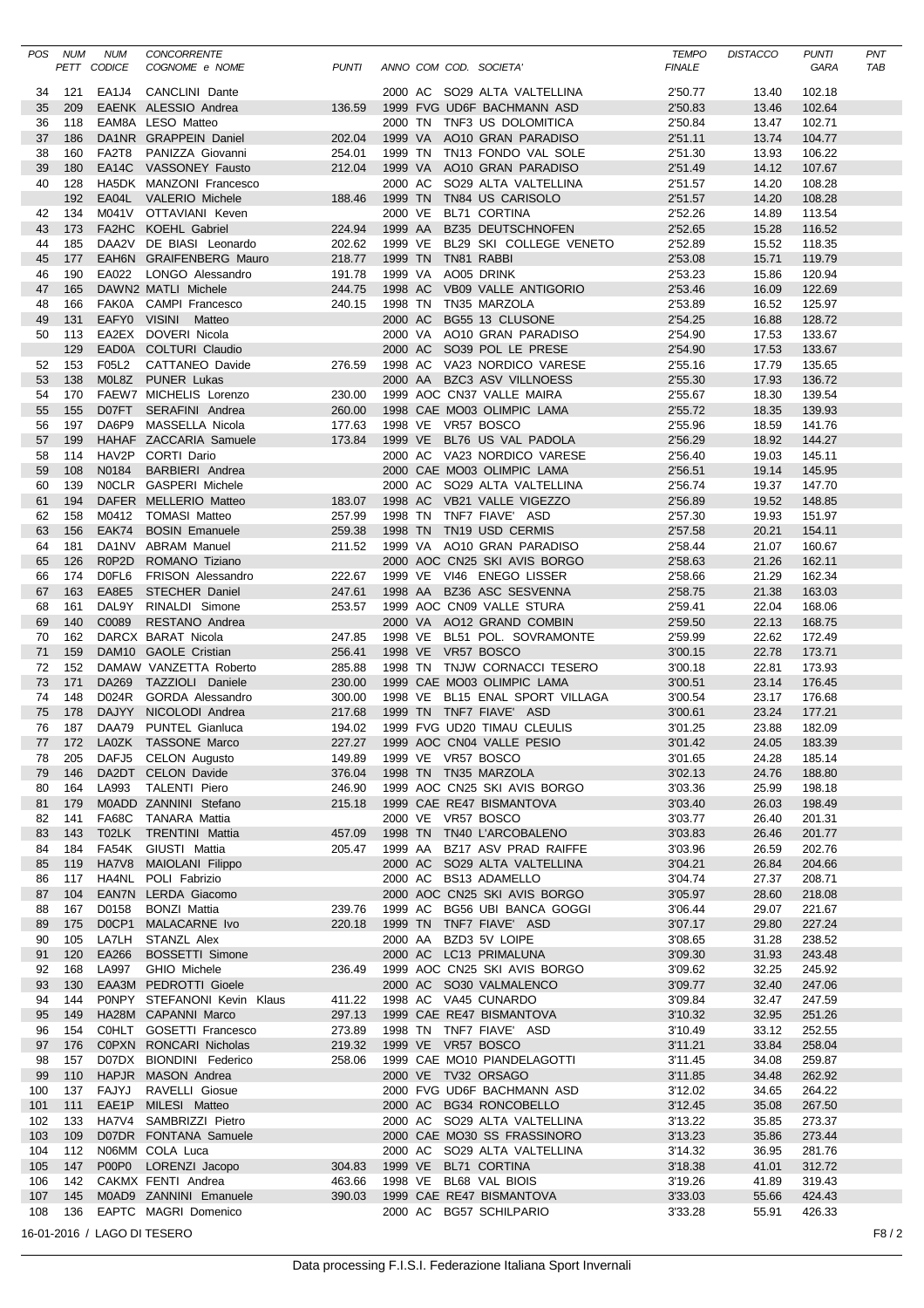| POS             | <b>NUM</b>          | <b>NUM</b>   | <b>CONCORRENTE</b>   |              |                        |                         | TEMPO         | <b>DISTACCO</b> | <b>PUNTI</b> | PNT |
|-----------------|---------------------|--------------|----------------------|--------------|------------------------|-------------------------|---------------|-----------------|--------------|-----|
|                 |                     | PETT CODICE  | COGNOME e NOME       | <b>PUNTI</b> | ANNO COM COD. SOCIETA' |                         | <b>FINALE</b> |                 | <b>GARA</b>  | TAB |
| 109             | 151                 | T000L        | <b>MAJONI Guido</b>  | 287.34       | 1999 VE                | BL71 CORTINA            | 3'38.00       | 1'00.63         | 462.32       |     |
| 110             | 150                 | HAA43        | SERAFINI David       | 288.33       | 1999 VE                | BL68 VAL BIOIS          | 3'39.23       | 1'01.86         | 471.70       |     |
| 111             | 107                 | D01HY        | LUSSANA Nicola       |              |                        | 2000 AC BG57 SCHILPARIO | 3'50.13       | 1'12.76         | 554.82       |     |
| <b>ISCRITTI</b> | NON PARTITI         |              | 112                  |              |                        |                         |               |                 |              |     |
|                 |                     | $\sim$       |                      |              |                        |                         |               |                 |              |     |
|                 |                     |              | 116 FAFZR TURCAN Ion |              | 2000 TN                | TNF7 FIAVE' ASD         |               |                 |              |     |
|                 |                     | NON ARRIVATI | $\overline{0}$       |              |                        |                         |               |                 |              |     |
|                 | <b>SQUALIFICATI</b> | $\mathbf{r}$ | 0                    |              |                        |                         |               |                 |              |     |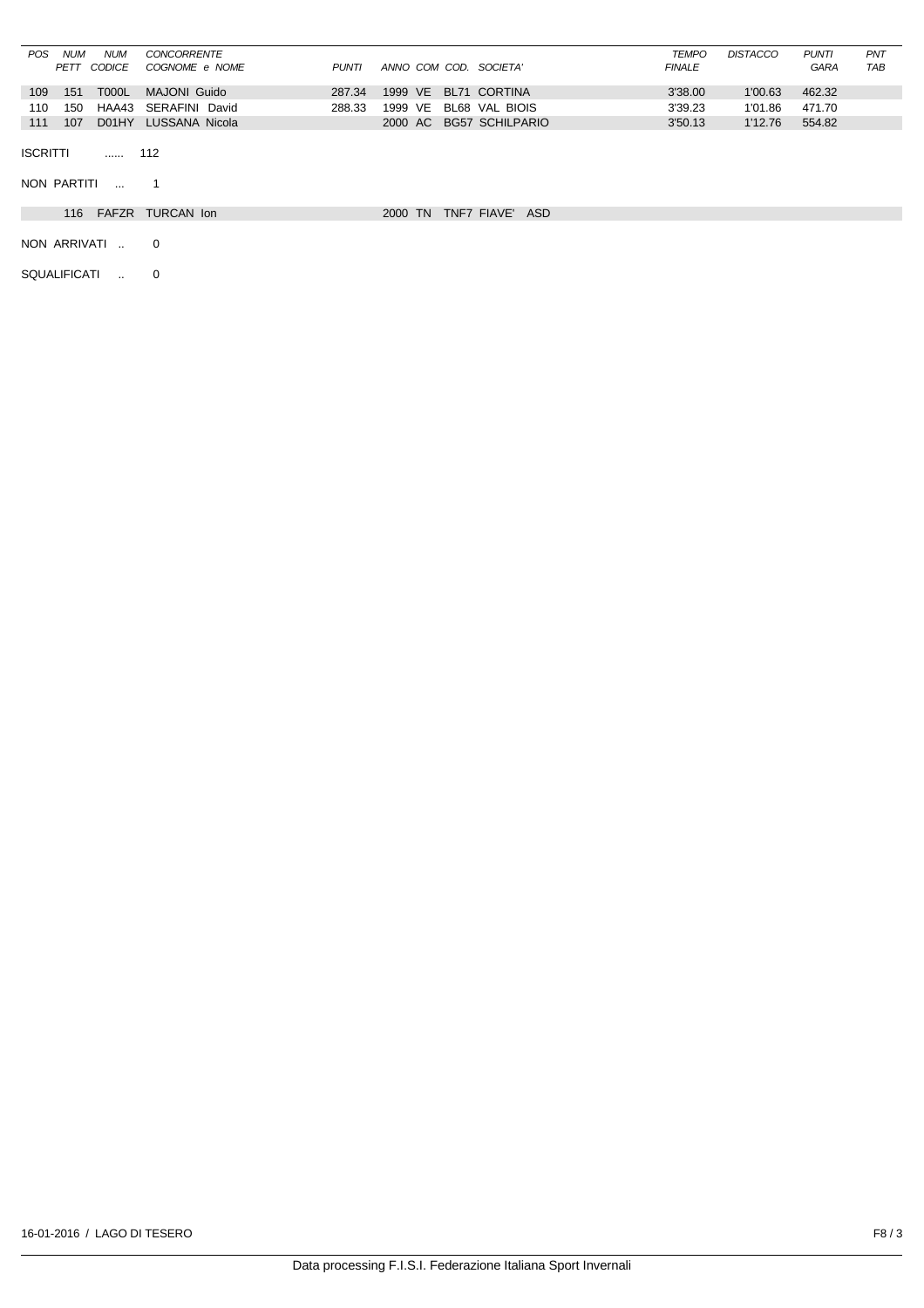



## **CAMPIONATI ITALIANI GIOVANI SPRINT - QUALIFICAZIONI FONDO INDIVIDUALE - TECNICA LIBERA CLASSIFICA UFFICIALE**

|                 |         |                           | Codex: J_FXF033 Cod.FISI: CIJ(N2) Gr.Soc.=Y P.FISI=Y P.Reg.=N<br>FONDO SPRINT TECNICA LIBERA<br>COD. ORGANIZZATORI |            | <b>TNJW</b>                     | GARA CAL. FED. O REG. N°<br>NOME SOCIETA' CORNACCI TESERO                                             |                               | 33                                                         |                      |            |
|-----------------|---------|---------------------------|--------------------------------------------------------------------------------------------------------------------|------------|---------------------------------|-------------------------------------------------------------------------------------------------------|-------------------------------|------------------------------------------------------------|----------------------|------------|
|                 |         |                           | LOCALITA' LAGO DI TESERO                                                                                           |            |                                 | <b>DATA</b>                                                                                           |                               | 16/ 1/2016                                                 |                      |            |
|                 |         |                           | <b>GIURIA</b>                                                                                                      |            |                                 | CARATTERISTICHE TECNICHE                                                                              |                               |                                                            |                      |            |
|                 |         |                           | DELEGATO TECN. FISI<br>ASS. DELEGATO FISI<br>DIRETTORE DI GARA                                                     | P. ZANONER | G. PLONER<br>G. BRIGADOI        | 3VVVD NOME PISTA<br>3WNEL LUNGHEZZA<br>4H7T6 DISLIVELLO TOTALE<br><b>GIRI</b><br>N° OMOLOGAZIONE NAZ. |                               | MONDIALI 2013<br>Km 1,3<br>60 m<br>1 x Km 1,3<br>02/83/TNF |                      |            |
|                 |         |                           | METODO DI PARTENZA: INDIVIDUALE 10"<br>TEMPO: SERENO                                                               |            | NEVE: COMPATTA                  | ORA DI PARTENZA: 12:42:40<br>TECNICA GARA: LIBERA<br>PENALIZZAZIONE:                                  | 113.15                        |                                                            |                      |            |
|                 | POS NUM | <b>NUM</b><br>PETT CODICE | <b>CONCORRENTE</b><br>COGNOME e NOME                                                                               |            | PUNTI ANNO COM COD. SOCIETA'    |                                                                                                       | <b>TEMPO</b><br><b>FINALE</b> | <b>DISTACCO</b>                                            | <b>PUNTI</b><br>GARA | PNT<br>TAB |
|                 |         |                           |                                                                                                                    |            | <b>U20 JUNIORES - FEMMINILE</b> |                                                                                                       |                               |                                                            |                      |            |
| $\mathbf{1}$    |         |                           | 80 CA3ED COMARELLA Anna                                                                                            | 139.49     |                                 | 1997 GM3 GM03 CS FORESTALE                                                                            | 2'57.01                       | 0.00                                                       | 0.00                 | 100        |
| $\overline{2}$  |         |                           | 84 CA6K0 TOMASINI Monica                                                                                           | 172.65     |                                 | 1996 GM3 GM03 CS FORESTALE                                                                            | 3'00.73                       | 3.72                                                       | 25.22                | 80         |
| 3               |         |                           | 82 C06VH RICHARD Elena                                                                                             | 159.86     | 1996 AOC CN37 VALLE MAIRA       |                                                                                                       | 3'01.31                       | 4.30                                                       | 29.15                | 60         |
| 4               |         |                           | 79 91P0L CHANLOUNG Karen                                                                                           | 124.97     |                                 | 1996 VA AO50 GRESSONEY MONTE ROSA                                                                     | 3'01.58                       | 4.57                                                       | 30.98                | 50         |
| 5               |         |                           | 85 CAACE FRANCHI Francesca                                                                                         | 179.75     | 1997 TN TNF7 FIAVE' ASD         |                                                                                                       | 3'02.84                       | 5.83                                                       | 39.52                | 45         |
| 6               |         |                           | 86 AACY3 ZINI Chiara                                                                                               | 184.30     |                                 | 1996 AC SO29 ALTA VALTELLINA                                                                          | 3'03.86                       | 6.85                                                       | 46.44                | 40         |
| $\overline{7}$  |         |                           | 78 COFN6 DEFRANCESCO llenia                                                                                        | 118.96     | 1996 GM1 GM01 CS ESERCITO       |                                                                                                       | 3'06.81                       | 9.80                                                       | 66.44                | 36         |
| 8               | 89      |                           | DAN20 MARCHI Agata                                                                                                 | 186.26     | 1997 TN TN35 MARZOLA            |                                                                                                       | 3'06.91                       | 9.90                                                       | 67.11                | 32         |
| 9               | 90      |                           | D024T PRIGOL Eleonora                                                                                              | 190.04     |                                 | 1997 VE BL51 POL. SOVRAMONTE                                                                          | 3'08.88                       | 11.87                                                      | 80.47                | 29         |
| 10 <sup>1</sup> | 88      |                           | FA8DA VIVIANI Martina                                                                                              | 185.09     |                                 | 1997 AC SO51 SPORTINGLIVIGNO                                                                          | 3'09.70                       | 12.69                                                      | 86.03                | 26         |

1997 AA BZF9 GARDENA RAIFF.

TNF7 FIAVE'

1996 AOC CN04 VALLE PESIO

1997 AC BG58 GROMO AD

1997 AC VB21 VALLE VIGEZZO

1997 VE TV31 MONTEBELLUNA

1996 VE VR57 BOSCO

1997 FVG TS09 70

LC13 PRIMALUNA

TNC9 CASTELLO FIEMME

ASD

BZF9 GARDENA RAIFF.

SO29 ALTA VALTELLINA

SO51 SPORTINGLIVIGNO

TNF7 FIAVE' ASD

TNC9 CASTELLO FIEMME

BL99 NORD MARMOLADA

1997 AOC CN37 VALLE MAIRA

**ISCRITTI** 

11

 $12$ 

 $13$ 

 $14$ 

 $15$ 

 $16$ 

17

18 101

19

20

 $21$ 

 $22$ 

23

 $24$ 

25

26 102

27

81

 $Q<sub>1</sub>$ 

87

95

 $R<sub>3</sub>$ 

93

 $Q_{\Delta}$ 

 $97$ 

98

77

96

92

qq

100

103

**FA36P** 

EAP87

A06W7

C0T3R

**FAP59** 

**AAJAK** 

**FAGHD** 

**DOCHT** 

AA09J

D<sub>0</sub>H<sub>5R</sub>

**COHLA** 

EA2F0

C122F

DAFE7

A11T7

DAV9D

27

DEMEZ Lea

**BUSI Chiara** 

EINAUDI Azzurra

**BROLL Veronika** 

PRINOTH Verena

CORRADINI Stefania

**CORBELLARI Francesca** 

MORSTABILINI Sonia

DALBON Marta

DACZM CONFORTOLA Consuelo

**GOSETTI Giulia** 

**VEGLIACH Alice** 

RAMONI Irene

DARMAN Sara

FAVRETTO Flavia

RESTAGNO Laura

COLA Giulia

NON PARTITI  $\Omega$ 

16-01-2016 / LAGO DI TESERO

Data processing F.I.S.I. Federazione Italiana Sport Invernali









153.46

195.96

184.40

210.93

168.78

203.56

210.91

367.16

216.64

229.96

114 35

212.97

196.22

233.82

233.95

394.01

460.29

1996 AC

1997 TN

1997 AA

1997 AC

1996 TN

1997 AC

1997 TN

1997 VE

1997 **TN** 







3'11.06

 $3'11.12$ 

3'11.54

3'12.33

 $3'13.07$ 

3'19.20

 $3'19.90$ 

3'24.39

 $3'24.66$ 

3'31.09

3'31.89

3'32.16

3'33.06

3'37.33

3'51.19

3'52.46

4'00.96

14.05

14.11

14.53

15.32

16.06

22.19

22.89

27.38

27.65

34.08

34.88

35.15

36.05

40.32

54.18

55.45

1'03.95

95.25

95.66

98.50

103.86

108.88

150.43

155 18

185.62

18745

231.04

236.46

238.29

244.39

273.34

367.30

375.91

433.53

 $24$  $\overline{22}$ 

20

 $18$ 

 $16$ 

 $15$ 

 $14$ 

13  $12<sup>12</sup>$ 

 $11$ 

 $10<sup>1</sup>$ 

 $\overline{9}$ 

 $\overline{7}$ 

5

 $8<sup>1</sup>$ 

 $6\overline{6}$ 

 $4$ 



 $F8/1$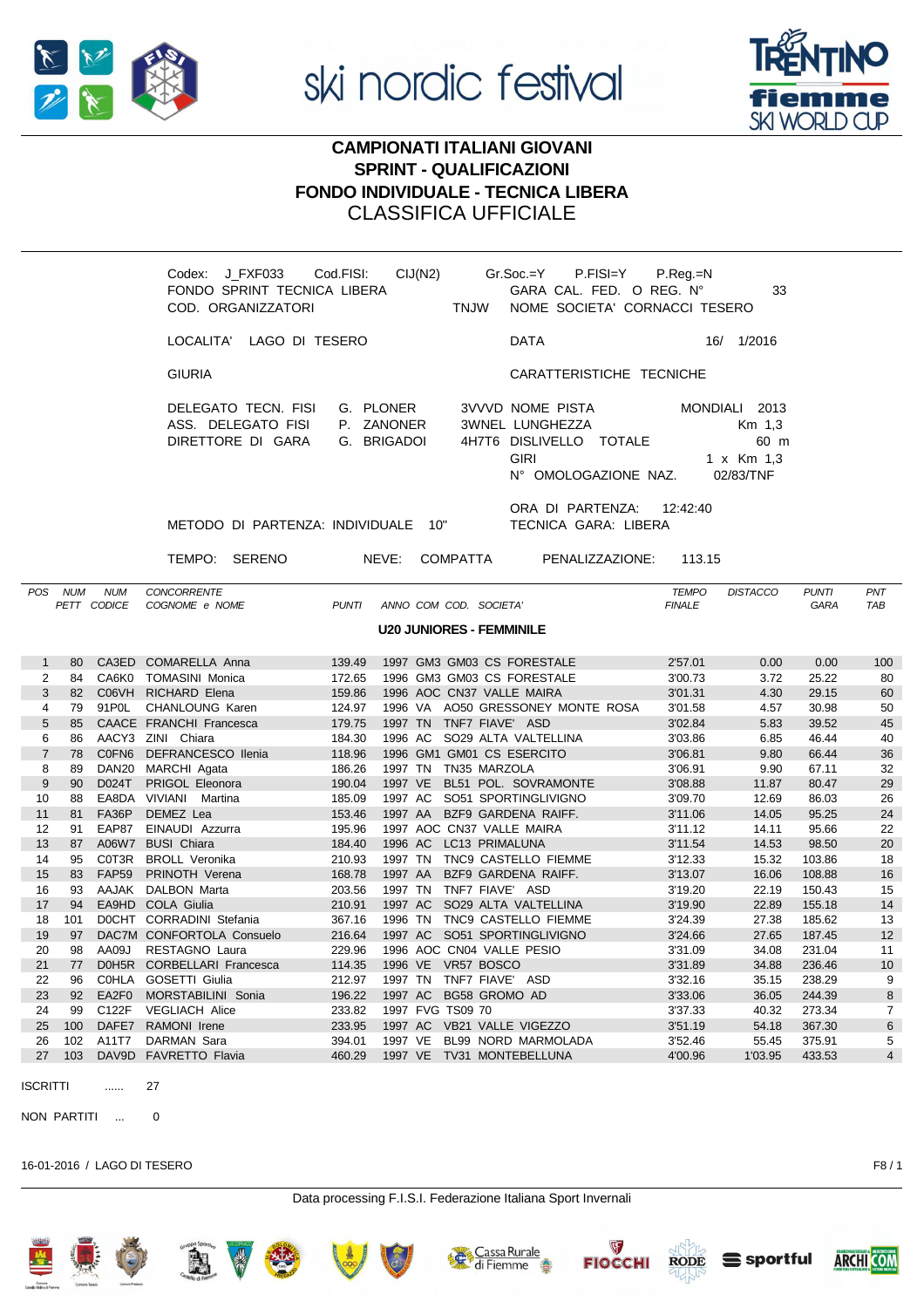| POS<br><b>NUM</b><br><b>NUM</b><br>PETT CODICE | CONCORRENTE<br>COGNOME e NOME | <b>PUNTI</b> | ANNO COM COD. SOCIETA' | <b>TEMPO</b><br><b>FINALE</b> | <b>DISTACCO</b> | <b>PUNTI</b><br>GARA | PNT<br>TAB |
|------------------------------------------------|-------------------------------|--------------|------------------------|-------------------------------|-----------------|----------------------|------------|
| NON ARRIVATI                                   | $\Omega$                      |              |                        |                               |                 |                      |            |
| SQUALIFICATI<br>$\sim$ $\sim$                  | $\mathbf 0$                   |              |                        |                               |                 |                      |            |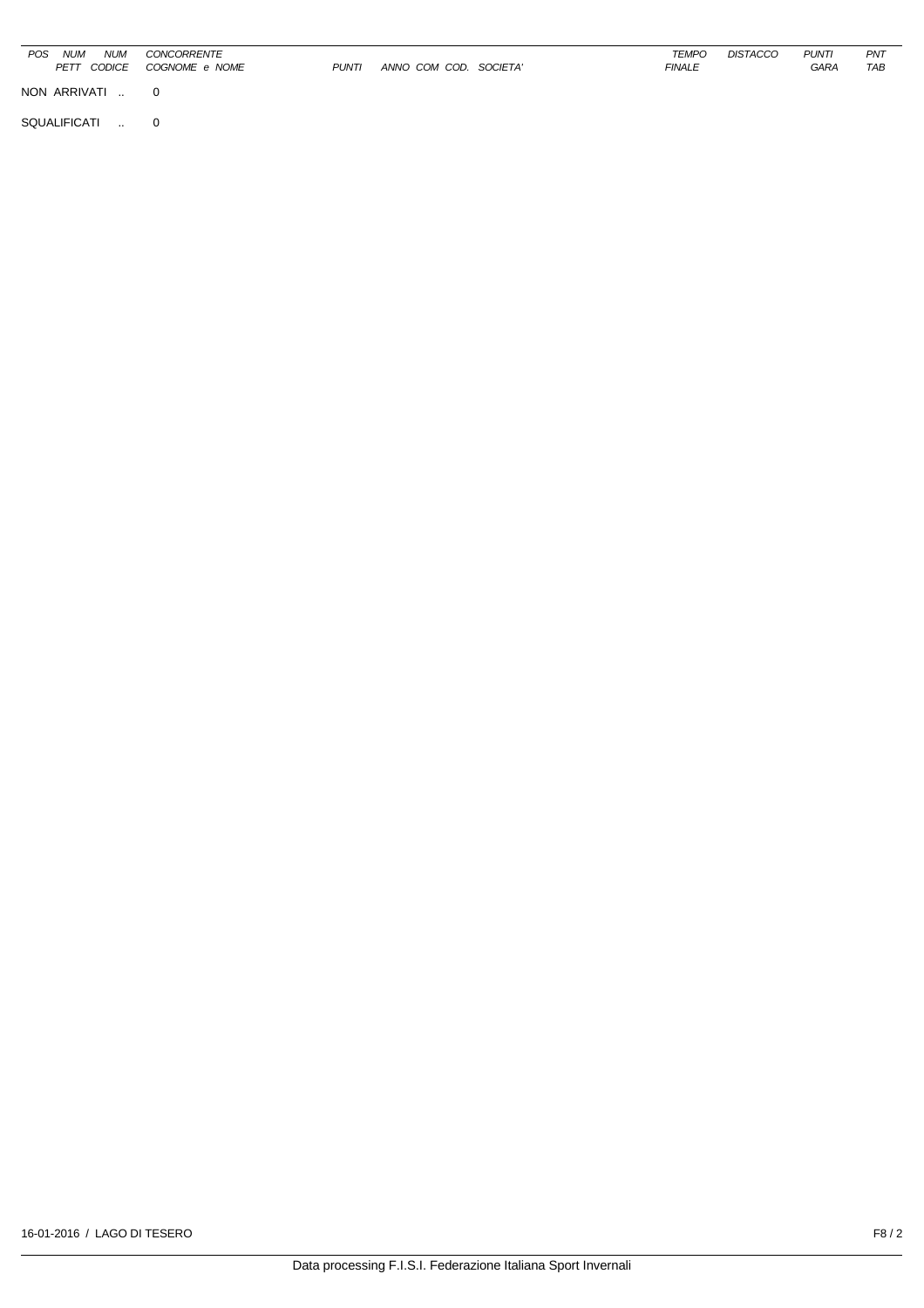



## **CAMPIONATI ITALIANI GIOVANI SPRINT - QUALIFICAZIONI FONDO INDIVIDUALE - TECNICA LIBERA** CLASSIFICA UFFICIALE

|                   |         |                           | Codex: J_MXF033 Cod.FISI:<br>FONDO SPRINT TECNICA LIBERA<br>COD. ORGANIZZATORI |              |                                        | <b>TNJW</b>     | $CIJ(N2)$ $Gr.Soc=Y$<br>P.FISI=Y<br>GARA CAL. FED. O REG. Nº<br>NOME SOCIETA' CORNACCI TESERO         | $P_{\cdot}$ Reg $_{\cdot}$ =N | 33                                                         |                             |                   |
|-------------------|---------|---------------------------|--------------------------------------------------------------------------------|--------------|----------------------------------------|-----------------|-------------------------------------------------------------------------------------------------------|-------------------------------|------------------------------------------------------------|-----------------------------|-------------------|
|                   |         |                           | LOCALITA' LAGO DI TESERO                                                       |              |                                        |                 | <b>DATA</b>                                                                                           |                               | 16/ 1/2016                                                 |                             |                   |
|                   |         |                           | <b>GIURIA</b>                                                                  |              |                                        |                 | CARATTERISTICHE TECNICHE                                                                              |                               |                                                            |                             |                   |
|                   |         |                           | DELEGATO TECN. FISI<br>ASS. DELEGATO FISI<br>DIRETTORE DI GARA                 |              | G. PLONER<br>P. ZANONER<br>G. BRIGADOI |                 | 3VVVD NOME PISTA<br>3WNEL LUNGHEZZA<br>4H7T6 DISLIVELLO TOTALE<br><b>GIRI</b><br>N° OMOLOGAZIONE NAZ. |                               | MONDIALI 2013<br>Km 1,3<br>60 m<br>1 x Km 1,3<br>02/83/TNF |                             |                   |
|                   |         |                           | METODO DI PARTENZA: INDIVIDUALE 10"                                            |              |                                        |                 | ORA DI PARTENZA: 13:07:50<br>TECNICA GARA: LIBERA                                                     |                               |                                                            |                             |                   |
|                   |         |                           | TEMPO: SERENO                                                                  |              | NEVE: COMPATTA                         |                 | PENALIZZAZIONE:                                                                                       | 83.31                         |                                                            |                             |                   |
|                   | POS NUM | <b>NUM</b><br>PETT CODICE | <b>CONCORRENTE</b><br>COGNOME e NOME                                           | <b>PUNTI</b> | ANNO COM COD. SOCIETA'                 |                 |                                                                                                       | <b>TEMPO</b><br><b>FINALE</b> | <b>DISTACCO</b>                                            | <b>PUNTI</b><br><b>GARA</b> | PNT<br><b>TAB</b> |
|                   |         |                           |                                                                                |              | <b>U20 JUNIORES - MASCHILE</b>         |                 |                                                                                                       |                               |                                                            |                             |                   |
| $\mathbf{1}$      | 227     |                           | EAJ4Z HELLWEGER Michael                                                        | 131.88       |                                        |                 | 1996 AA BZ44 AMAT SARNTAL                                                                             | 2'33.64                       | 0.00                                                       | 0.00                        | 100               |
| $\overline{2}$    | 225     |                           | 90609 BONACORSI Davide                                                         | 130.38       | 1996 AC BG58 GROMO AD                  |                 |                                                                                                       | 2'36.40                       | 2.76                                                       | 21.56                       | 80                |
| 3                 | 222     |                           | C0FN5 GABRIELLI Giacomo                                                        | 106.07       | 1996 GM1 GM01 CS ESERCITO              |                 |                                                                                                       | 2'37.02                       | 3.38                                                       | 26.40                       | 60                |
| 4                 | 220     |                           | 91MP4 ABRAM Mikael                                                             | 102.79       | 1996 GM1 GM01 CS ESERCITO              |                 |                                                                                                       | 2'37.59                       | 3.95                                                       | 30.85                       | 50                |
| 5                 | 221     |                           | C021F GIUDICI Adriano                                                          | 103.54       |                                        |                 | 1996 GM3 GM03 CS FORESTALE                                                                            | 2'40.00                       | 6.36                                                       | 49.67                       | 45                |
| 6                 | 217     |                           | CATWZ CAPPELLO Florian                                                         | 89.35        |                                        |                 | 1996 AA BZ17 ASV PRAD RAIFFE                                                                          | 2'41.15                       | 7.51                                                       | 58.66                       | 40                |
| $\overline{7}$    | 223     |                           | CAMR3 AUCKENTHALER Philipp                                                     | 120.21       | 1997 AA BZ11 GOSSENSASS                |                 |                                                                                                       | 2'41.26                       | 7.62                                                       | 59.52                       | 36                |
| 8                 | 218     |                           | AAE5M DELLAGIACOMA Tommaso                                                     | 96.60        | 1996 TN TN19 USD CERMIS                |                 |                                                                                                       | 2'41.28                       | 7.64                                                       | 59.67                       | 32                |
| 9                 | 232     |                           | A04FR CASTELLI Nicola                                                          | 148.64       | 1997 AC                                | BG55 13 CLUSONE |                                                                                                       | 2'42.42                       | 8.78                                                       | 68.58                       | 29                |
| 10                | 253     |                           | A0CL9 DEMATTEIS Alessandro                                                     | 202.75       | 1996 TN TN46 CUS TRENTO                |                 |                                                                                                       | 2'42.81                       | 9.17                                                       | 71.62                       | 26                |
| 11                | 234     |                           | CADCC DAPRA' Simone                                                            | 152.84       |                                        |                 | 1997 GM4 GM04 GS FIAMMEGIALLE                                                                         | 2'43.04                       | 9.40                                                       | 73.42                       | 24                |
| $12 \overline{ }$ | 228     |                           | CA72N ARMELLINI Mattia                                                         | 135.66       |                                        |                 | 1997 GM4 GM04 GS FIAMMEGIALLE                                                                         | 2'43.39                       | 9.75                                                       | 76.15                       | 22                |
| 13                | 219     |                           | AA912 DAPRA' Anton                                                             | 100.70       | 1996 TN TNE8 ASD CAURIOL               |                 |                                                                                                       | 2'43.72                       | 10.08                                                      | 78.73                       | 20                |
| 14                | 224     | 91TN1                     | <b>BUSIN Lorenzo</b>                                                           | 128.58       |                                        |                 | 1996 VE BL80 CANALE D'AGORDO                                                                          | 2'43.75                       | 10.11                                                      | 78.96                       | 18                |
| 15                | 246     |                           | AAF2M DE MARTIN BIANCO Marcello                                                | 182.30       |                                        |                 | 1997 GM3 GM03 CS FORESTALE                                                                            | 2'44.26                       | 10.62                                                      | 82.95                       | 16                |
| 16                | 240     |                           | CAJY4 CHARBONNIER Mathieu                                                      | 167.03       | 1997 VA AO56 FALLERE                   |                 |                                                                                                       | 2'44.38                       | 10.74                                                      | 83.88                       | 15                |
| 17                | 248     |                           | CAHKK DAPRA' Roberto                                                           | 185.87       | 1997 TN TN81 RABBI                     |                 |                                                                                                       | 2'44.77                       | 11.13                                                      | 86.93                       | 14                |
| 18                | 251     |                           | CAJ3W FACCHIN Antonio                                                          | 192.52       |                                        |                 | 1997 VE BL51 POL. SOVRAMONTE                                                                          | 2'45.02                       | 11.38                                                      | 88.88                       | 13                |
| 19                | 249     |                           | LAA0Z BRUNO Federico                                                           | 186.73       |                                        |                 | 1997 AC VB09 VALLE ANTIGORIO                                                                          | 2'45.12                       | 11.48                                                      | 89.66                       | 12 <sup>2</sup>   |

16-01-2016 / LAGO DI TESERO F8 / 1

Data processing F.I.S.I. Federazione Italiana Sport Invernali

20 226 HAPCK ROMANO Lorenzo 131.53 1997 AOC CN25 SKI AVIS BORGO 2'45.77 12.13 94.74 11 21 236 90N86 SERRA Daniele 155.51 1996 AOC CN37 VALLE MAIRA 2'45.88 12.24 95.60 10 22 230 CAH7H VENTURA Paolo 138.77 1996 GM4 GM04 GS FIAMMEGIALLE 2'45.91 12.27 95.83 9

24 239 DA45P VALLAURI Loris 162.31 1997 AOC CN25 SKI AVIS BORGO 2'46.47 12.83 100.21 7 25 229 LATKK PERINO Massimiliano 137.65 1997 AOC TO44 PRALI VAL GERMA 2'47.35 13.71 107.08 6 26 244 A04MH AGONI Luca 176.95 1997 AC BG57 SCHILPARIO 2'47.51 13.87 108.33 5 27 250 AA8PY PERRON Jean Luc 187.17 1997 VA AO68 SKI VALTOURNENCHE 2'47.70 14.06 109.82 4 28 241 AAJ9K CAMPARA Pietro 171.80 1997 VE VR57 BOSCO 2'47.82 14.18 110.75 3 29 258 CA67Y ANGELI Thomas 233.46 1997 TN TN13 FONDO VAL SOLE 2'48.12 14.48 113.10 2 30 245 CAK0A GREMES Andrea 181.41 1997 TN TN35 MARZOLA 2'48.38 14.74 115.13 1 31 233 C08PY BARUFFALDI Matteo 150.88 1997 AC LC13 PRIMALUNA 2'48.85 15.21 118.80 32 237 A04PE FORNONI Nicola 157.27 1996 AC BG55 13 CLUSONE 2'48.93 15.29 119.42 33 231 80MVP VISINI Paolo 147.42 1996 AC BG55 13 CLUSONE 2'49.21 15.57









23 256 HADW9 ENNEMOSER Patrick 213.87 1997 AA BZ72 ASC PASSEIER 2'46.37